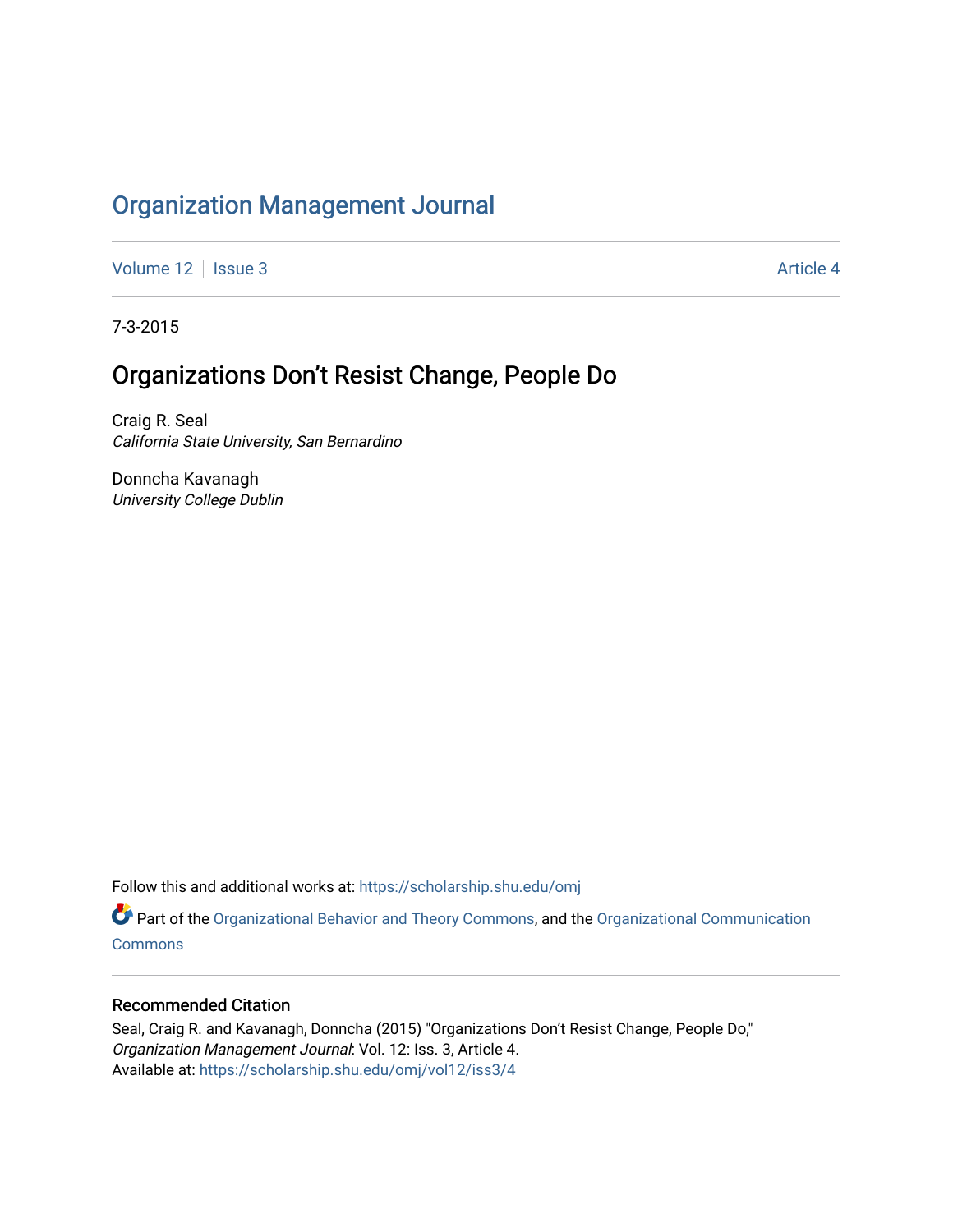

## **EMERGING CONCEPTUAL SCHOLARSHIP**

## **Organizations Don't Resist Change, People Do**

**Craig R. Seal[1](#page-1-0) and Donncha Kavanagh[2](#page-1-0)**

<span id="page-1-0"></span>*Co-Editors* <sup>1</sup>*College of Business and Public Administration, California State University, San Bernardino, San Bernardino, California, USA* <sup>2</sup>*UCD School of Business, University College Dublin, Dublin, Ireland*

In this issue, the Emerging Conceptual Scholarship section presents an innovative framework for understanding resistance to change through the concept of loss. James R. Bailey and Jonathan D. Raelin, in their article "Organizations Don't Resist Change, People Do: Modeling Individual Reactions to Organizational Change Through Loss and Terror Management," provides a unique understanding of change through the lens of the individual and the feelings of uncertainty and anxiety.

The author assumes resistance to change starts with the individual (not the organization), is caused by a loss (not the change per se), is an emotional (rather than rational) process, and that overcoming resistance would require a multilevel response (addressing affect, cognition, and behaviors). The article is a response to the largely macro*/*rational approaches to change and resistance to change that dominates the current literature.

The author incorporates a unique insight by incorporating Terror Management (TM) Theory into the discussion, as a model to better explain both individual resistance and subsequent opportunities to overcome resistance. TM advocates that perceived loss of control (which organizational change often creates) leads to vulnerability and anxiety. To deal with the subsequent loss, an integrated model is needed that addresses micro (individual), meso (existential), and macro (context) individual adjustments as well as different depths within the change process. Reframing the discussion of organizational change within the broader context of individual vulnerability, which fosters resistance, helps inform change efforts, which should focus on multiple-level mitigation strategies to reduce uncertainty and anxiety to be successful.

The author presents an innovative insight into the change literature that calls for a return to more contextualized understanding of change and change management, moving

away from limited quantitative studies toward more nuanced qualitative analysis of change that considers the impact of multiple variables and units of analysis on the process, while positing the individual person as the center of change.

In the second article in this section, "The Effects of Informal Social Structures: A Cognition–Structure–Action Approach," Harry "Trip" Knoche and Gary J. Castrogiovanni also argue for a shift, in this case a move to studying the effects of informal rather than formal—structures on behavior. Of course informal structure has been a subject of inquiry for a long time, going at least as far back as Dalton [\(1959\)](#page-2-0), but Knoche and Castrogiovanni make a distinctive contribution by focusing on the potential effects of two "epistemic motives" on informal structures and the effects of these structures on individual actions. By "epistemic motives" they mean the willingness of individuals to spend cognitive effort processing social information, and they identify two such motives: the need for closure (or stability), and the need for cognition (the desire to get new information and engage in complex analysis of such information).

The authors hypothesize that individuals with a high need for closure will develop strong ties and closed personal networks to maintain stability in their social structure. They further hypothesize that individuals with a high need for cognition will develop new relationships and form personal networks with structural holes in order to gain access to new information and ideas. Building on these ideas they create an integrated cognition– structure–action model that connects personal network structure with action. Specifically, they propose that interdependent actions focused on the welfare of close others will be more likely in "closed" networks with strong ties, while independent action will be more likely in personal networks with structural holes and weak ties.

The authors add another layer to their model by incorporating March's [\(1991\)](#page-2-1) well-known distinction between exploration and exploitation. Specifically, they argue that in organizations with closed formal structures—which March associates with

Address correspondence to Craig R. Seal, College of Business and Public Administration, California State University, San Bernardino, Jack Brown Hall 563, 5500 University Pkwy., San Bernardino, CA 92407, USA. E-mail: cseal@csusb.edu